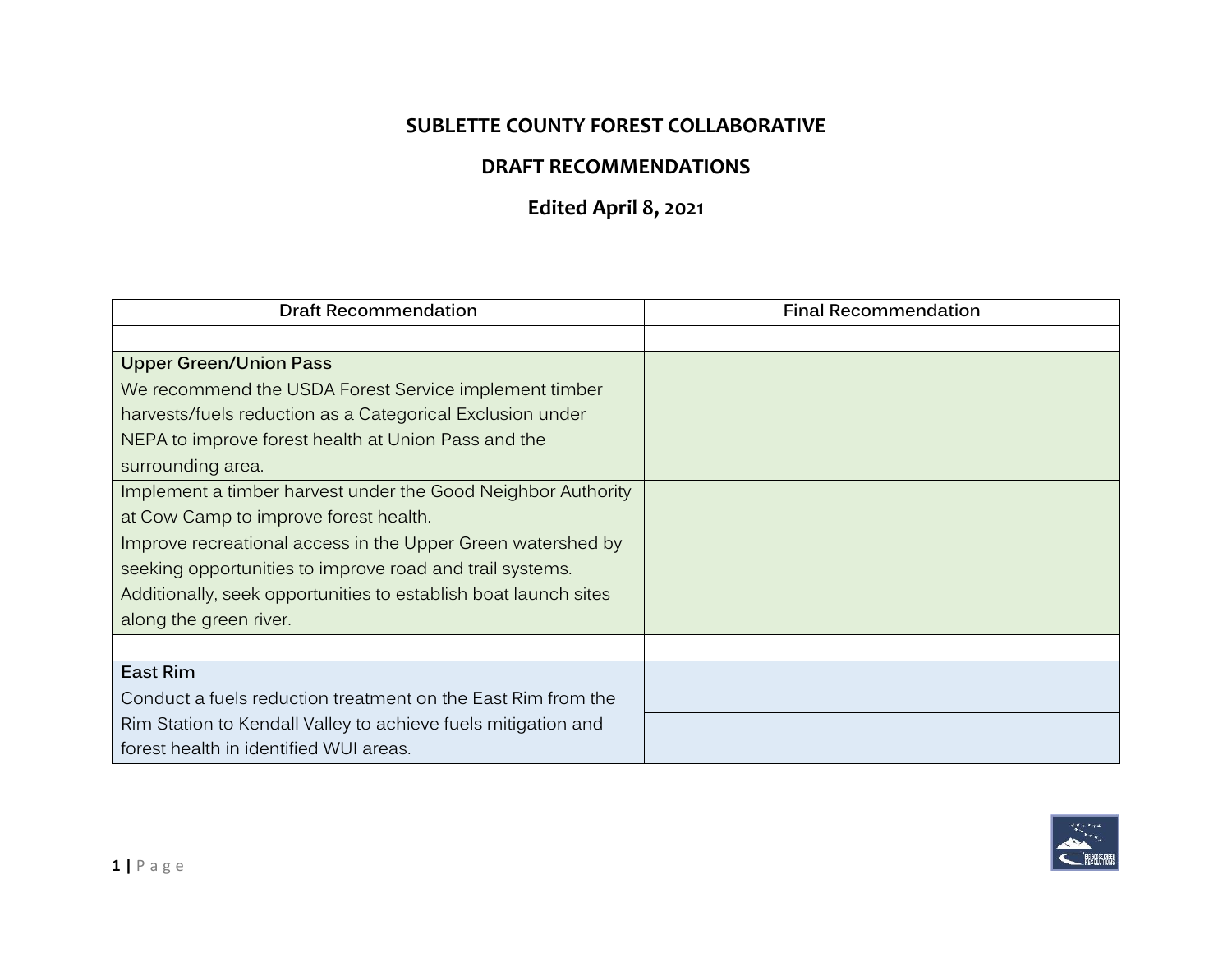| Maintain and improve trails for recreational and grazing         |  |
|------------------------------------------------------------------|--|
| purposes to reduce erosion and increase longevity of trails.     |  |
|                                                                  |  |
| <b>Blowdown</b>                                                  |  |
| Address impacts related to the blowdown on trails and roads.     |  |
|                                                                  |  |
|                                                                  |  |
| Recommend the USDA Forest Service enable the use of              |  |
| chainsaws where appropriate to clear trails in Wilderness in the |  |
| Blowdown area.                                                   |  |
| Conduct a fuels reduction treatment in the Blowdown area         |  |
| where appropriate to achieve fuels mitigation and forest health  |  |
| in areas with heavy fuel loading.                                |  |
| Use mechanical timber harvesting to salvage blowdown trees       |  |
| to recover economic and resource benefits and reduce fuels in    |  |
| Blowdown areas.                                                  |  |
| Recommend the USDA Forest Service coordinate and                 |  |
| collaborate with partners to clear trails to improve access for  |  |
| grazing permittees and outfitters.                               |  |
| Need help to repair and replace fencing where necessary in the   |  |
| Blowdown area.                                                   |  |
| Ensure funding to be able to monitor, prevent and treat invasive |  |
| species post blowdown clearing and other operations.             |  |
|                                                                  |  |
|                                                                  |  |
| <b>Opportunities in Previously Burned areas.</b>                 |  |
|                                                                  |  |

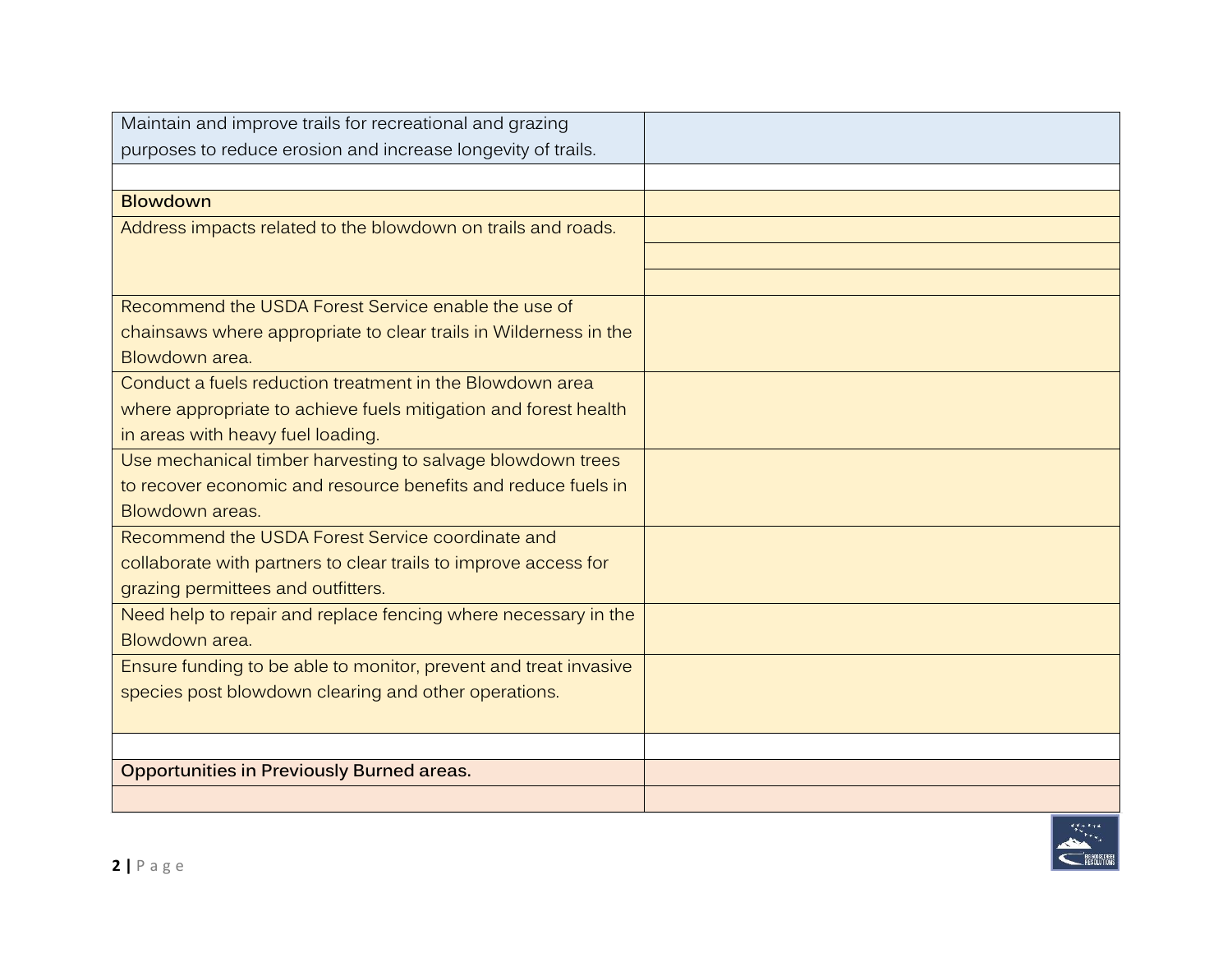| Use contracting methods for mechanical treatments that      |  |
|-------------------------------------------------------------|--|
| generate funds for other resource benefits.                 |  |
| When planning projects in previously burned areas, seek     |  |
| opportunities to improve terrestrial and aquatic habitat by |  |
| addressing management options outlined in the WGFD          |  |
| Statewide Habitat Plan and the Wyoming Range Mule Deer      |  |
| Habitat Plan.                                               |  |
|                                                             |  |
| <b>Muddy Ridge</b>                                          |  |
| Replace Big Sandy bridge on state trust lands and improve   |  |
| roads on Muddy Ridge.                                       |  |
|                                                             |  |
| Conduct cross boundary forest treatments through timber     |  |
| harvested fuels mitigation using Good Neighbor Authority    |  |
|                                                             |  |
| <b>Big Sandy Opening</b>                                    |  |
| Conduct a vegetation treatment around Temple Summer         |  |
| Homes and Big Sandy Lodge to reduce fuels.                  |  |
| Use mechanical treatments to improve forest health.         |  |
| Widen and improve the Big Sandy Opening Road and improve    |  |
| bridges to allow large trucks and visitors.                 |  |
| Improve conditions at the Big Sandy Trailhead and Parking   |  |
| Area to reduce congestion and accommodate visitors.         |  |
|                                                             |  |
| <b>Invasive Species</b>                                     |  |

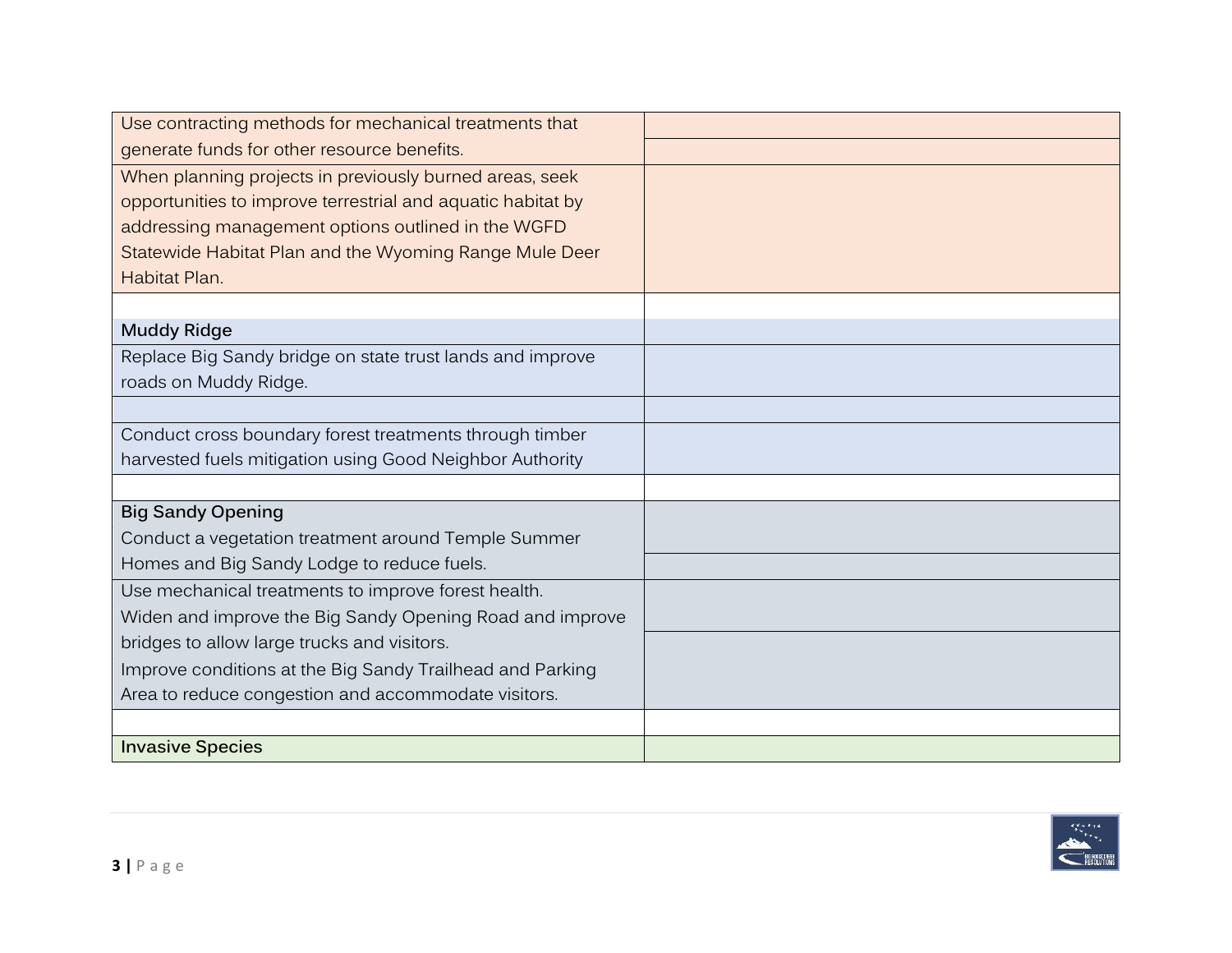| Develop an Environmental Assessment for the (name)                                                                                               |  |
|--------------------------------------------------------------------------------------------------------------------------------------------------|--|
| Wilderness Study Area in order to reduce (invasive spp.).                                                                                        |  |
|                                                                                                                                                  |  |
| <b>Various</b>                                                                                                                                   |  |
| Seek opportunities to improve native winter range habitat for elk,                                                                               |  |
| particularly in areas that are associated with FGs.                                                                                              |  |
| Seek opportunities to restore/improve habitat for wildlife, including both aquatic                                                               |  |
| and terrestrial species. Options may include a variety of treatment scenarios                                                                    |  |
| that best fit project objectives with priority given to mechanical and/or<br>prescribed fire in late successional aspen and mixed mountain shrub |  |
| communities. Treatments to benefit aquatic systems may include, but not                                                                          |  |
| limited to, stream restoration, installment of BDAs, riparian vegetation                                                                         |  |
| enhancements (such as willow plantings), etc.                                                                                                    |  |
| In areas of the Upper Green, there are migration bottlenecks for                                                                                 |  |
| pronghorn created by encroachment of conifers - mechanical treatments                                                                            |  |
| to open these areas would be beneficial.                                                                                                         |  |
| Improve winter native range for elk. Seek opportunities to                                                                                       |  |
| improve winter range areas associated with elk feedgrounds.                                                                                      |  |
| See Troy's additional language.                                                                                                                  |  |
| Part of the strategy below?                                                                                                                      |  |
| Recommend the County pursue sources of funding as means                                                                                          |  |
| to update the CWPP.                                                                                                                              |  |
| Consider wildlife values and implement restoration techniques in                                                                                 |  |
| conjunction with additional projects types when possible (Fuels                                                                                  |  |
| reduction, timber harvests, etc.) to improve terrestrial and aquatic                                                                             |  |
| habitat in crucial and restoration areas as described in the WGFD<br><b>Statewide Habitat Plan.</b>                                              |  |
|                                                                                                                                                  |  |
|                                                                                                                                                  |  |
|                                                                                                                                                  |  |